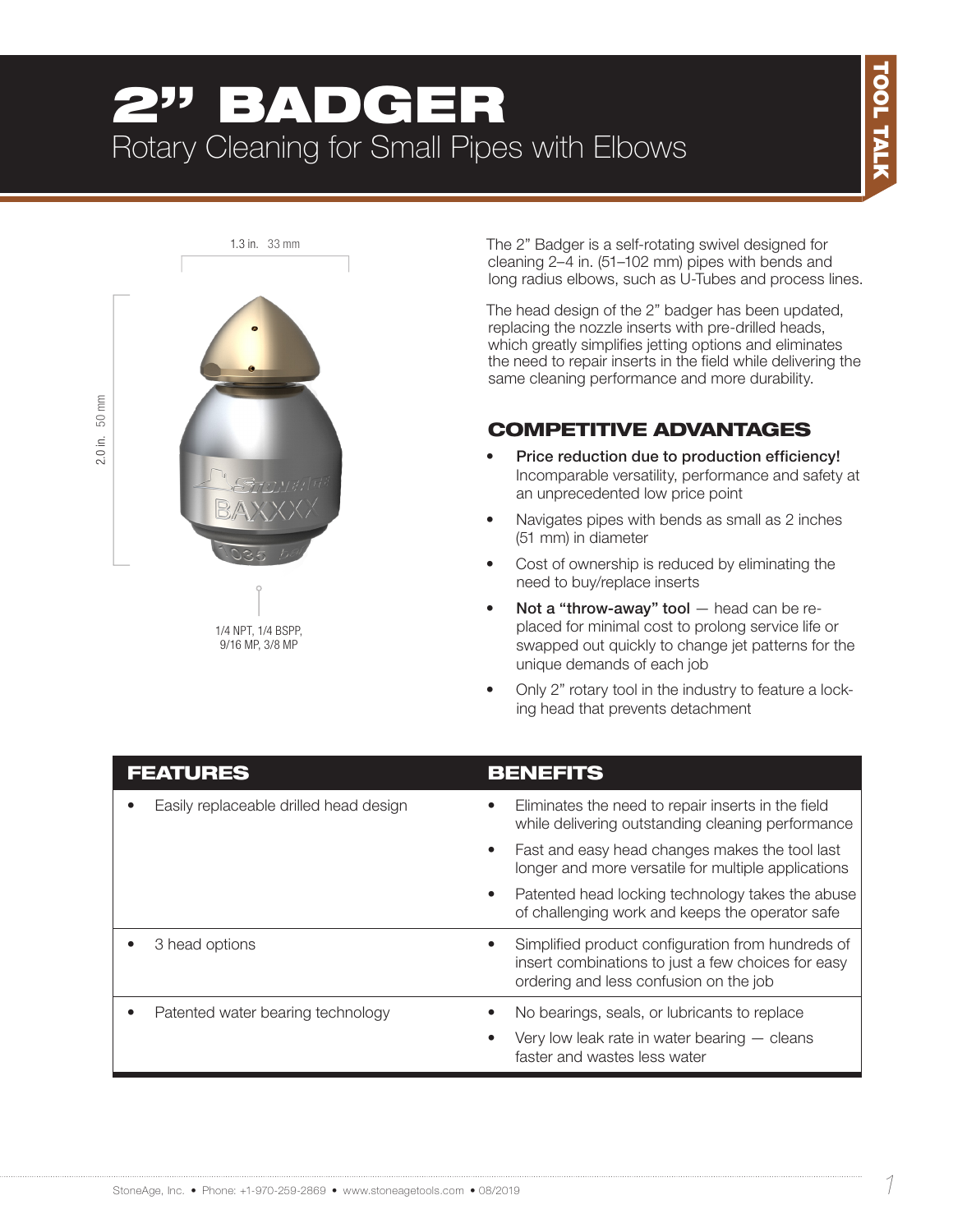

## 2" BADGER TOOL OVERVIEW

#### **CONSIDERATIONS**

- What pressure and flow are you operating?
- What is the hose length, ID, and end fitting?
- Do you need an adapter?
- Do you need a backout preventer? *You should always use a backout preventer with high pressure pipe cleaning tools.*
- Do you need a stinger? *A stinger or centering device is required when the ID of the pipe is 1.5 times larger the diameter of the tool being used, as described in the WJTA Recommended Guide.*
- Do you need a fairing? *Optional fairing is available to streamline tool retrieval.*
- Do you need a service kit?

#### OTHER INFORMATION

- The 2" Badger requires a special head removal tool to remove the head. See the manual for proper use to prevent damage to the tool.
- When changing head, inspect spiral retaining ring (WV 010) for damage, and replace if needed.

| <b>MODEL</b>                               | <b>BA-LKD-P4</b><br><b>BA-LKD-BSPP4</b> | <b>BA-LKD-MP6R</b><br><b>BA-LKD-MP9L</b><br><b>BA-LKD-MP9R</b> |
|--------------------------------------------|-----------------------------------------|----------------------------------------------------------------|
| <b>Pressure Range</b>                      | 8-15k psi<br>552-1034 bar               | $15 - 22k$ psi<br>1034-1500bar                                 |
| <b>Flow Range</b>                          | $7-16$ gpm<br>26-61 LPM                 | $9.5 - 18.5$ gpm<br>36-70 LPM                                  |
| <b>Rotation Speed</b>                      | <b>High Speed</b>                       | <b>High Speed</b>                                              |
| <b>Inlet Connection</b>                    | 1/4 NPT, 1/4 BSPP                       | 9/16 MP, 3/8 MP                                                |
| <b>Diameter</b>                            | 1.3 in. $33 \text{ mm}$                 | 1.3 in. $33 \text{ mm}$                                        |
| Length                                     | $2.0$ in. $50$ mm                       | $2.0$ in. $50$ mm                                              |
| Weight                                     | 0.45 lb 0.20 kg                         | 0.45 lb 0.20 kg                                                |
| <b>Maximum Water</b><br><b>Temperature</b> | 250 °F 120 °C                           | 250 °F 120 °C                                                  |

#### TOOL SPECIFICATIONS

*Visit our website for tool resources including operation and maintenance videos:* 

#### WWW.STONEAGETOOLS.COM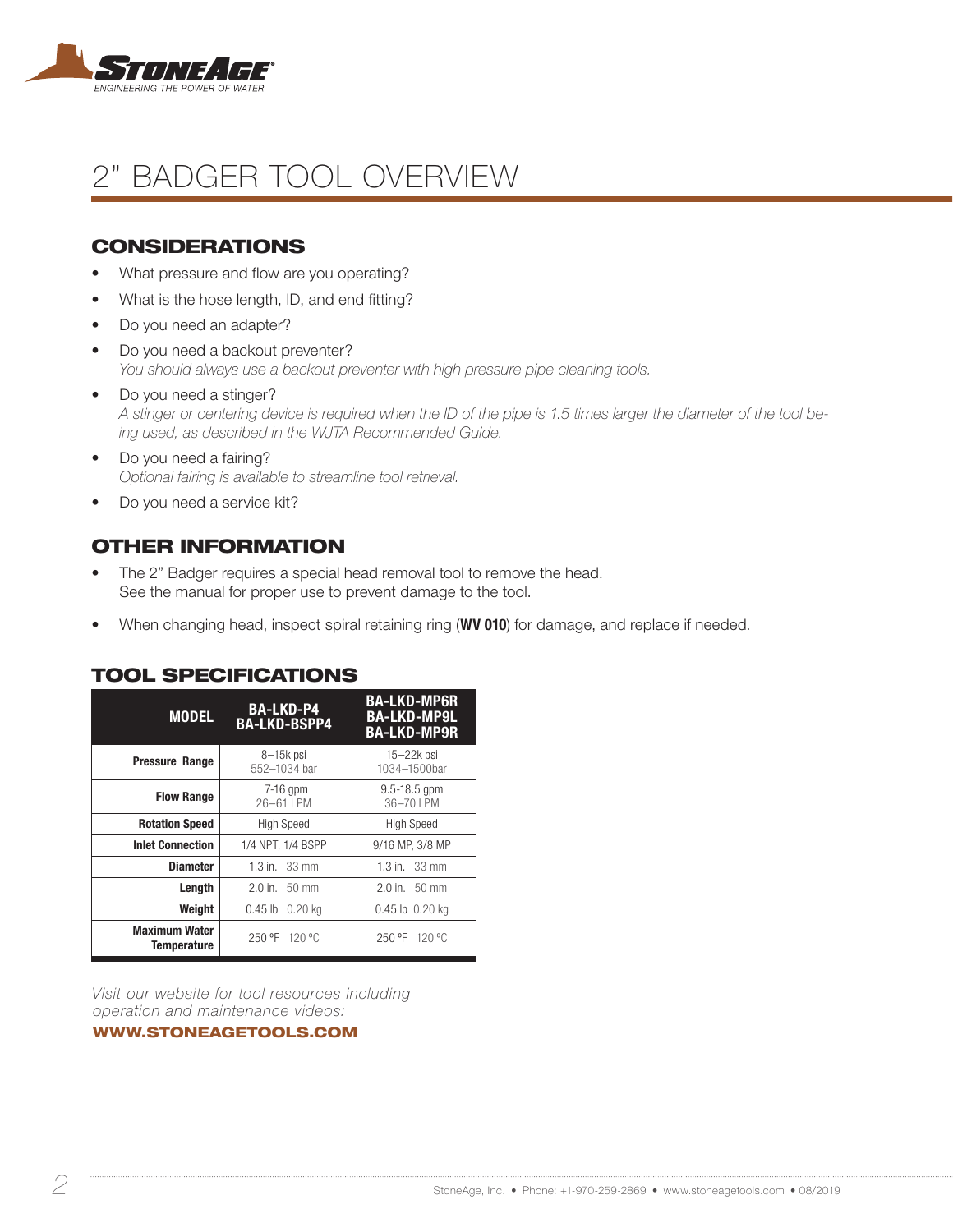## 2" BADGER TOOL CONFIGURATION



A complete 2" Badger tool configuration requires the following components:

1. Appropriate tool option for the working pressure

#### The following items may also be required:

- **Backout preventer**
- Fairing assembly
- **Stinger**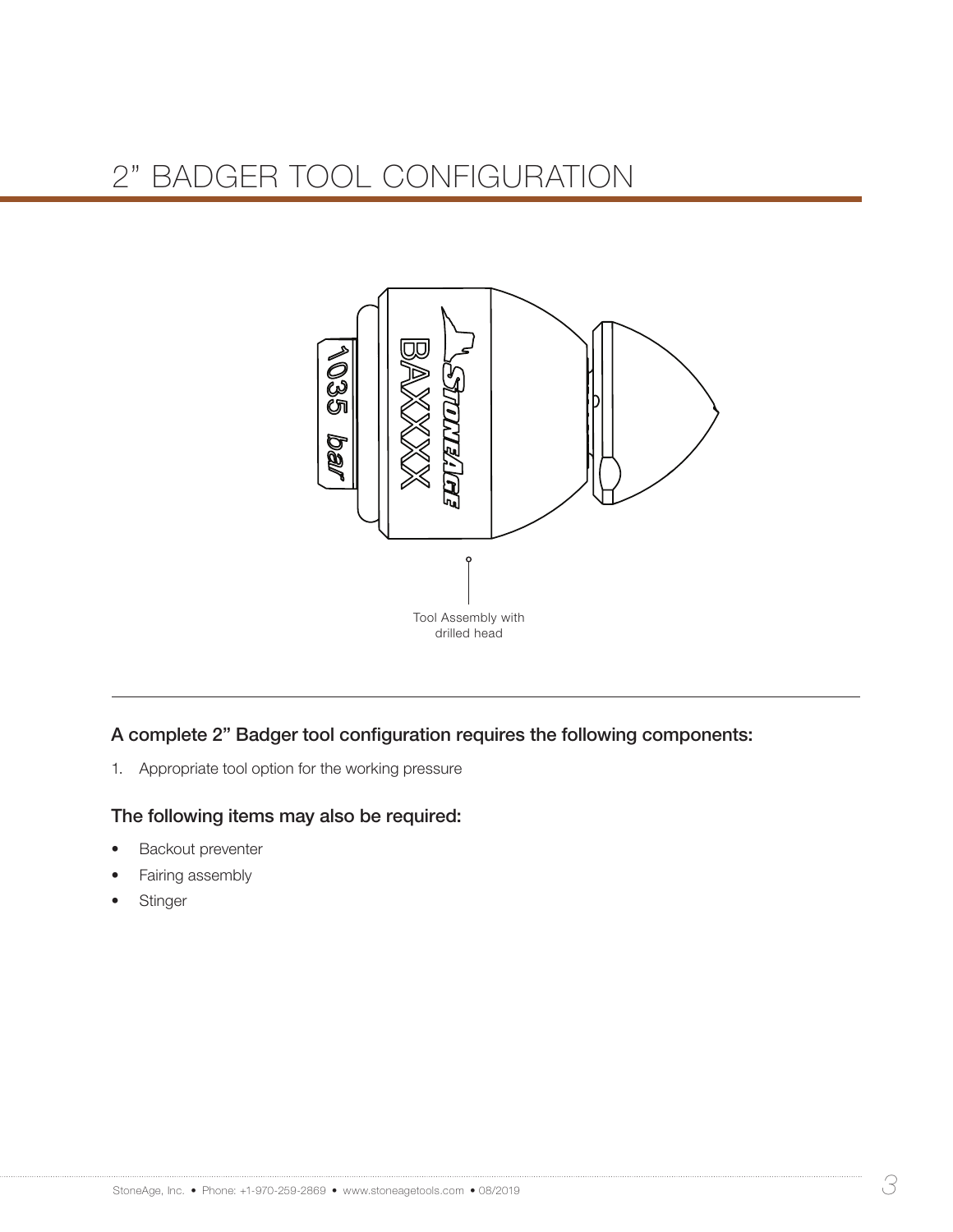

## 2" BADGER TOOL CONFIGURATION

## ORDERING A STANDARD PACKAGE

StoneAge offers standardized 2" Badger tool packages for the most commonly used configurations. All 2" Badger tool packages come fully assembled specified to jetting.

| <b>PRESSURE</b>             | <b>INLET</b>      | <b>FLOW</b>             | <b>PACKAGE CONTENTS</b>                   | <b>PACKAGE PART ID</b> |
|-----------------------------|-------------------|-------------------------|-------------------------------------------|------------------------|
| 8-15k psi<br>552-1034 bar   |                   | 11-16 gpm 42-61 LPM     | 2 in. Badger assy w/ drilled locking head | BA-LKD-P4-A            |
|                             | 1/4 NPT Female    | 9-12.5 gpm 34-47 LPM    | 2 in. Badger assy w/ drilled locking head | <b>BA-LKD-P4-B</b>     |
|                             |                   | 7-9.5 gpm 26-36 LPM     | 2 in. Badger assy w/ drilled locking head | <b>BA-LKD-P4-C</b>     |
|                             |                   | 11-16 gpm 42-61 LPM     | 2 in. Badger assy w/ drilled locking head | <b>BA-LKD-BSPP4-A</b>  |
|                             | 1/4 BSPP Female   | 9-12.5 qpm 34-47 LPM    | 2 in. Badger assy w/ drilled locking head | <b>BA-LKD-BSPP4-B</b>  |
|                             |                   | 7-9.5 gpm 26-36 LPM     | 2 in. Badger assy w/ drilled locking head | <b>BA-LKD-BSPP4-C</b>  |
| 15-22k psi<br>1034-1517 bar | 3/8-24 RH Female  | 16-18.5 gpm 61-70 LPM   | 2 in. Badger assy w/ drilled locking head | <b>BA-LKD-MP6R-A</b>   |
|                             |                   | 12-14.5 gpm 47-55 LPM   | 2 in. Badger assy w/ drilled locking head | <b>BA-LKD-MP6R-B</b>   |
|                             |                   | 9.5-11 gpm 36-42 LPM    | 2 in. Badger assy w/ drilled locking head | <b>BA-LKD-MP6R-C</b>   |
|                             |                   | 16-18.5 gpm 61-70 LPM   | 2 in. Badger assy w/ drilled locking head | <b>BA-LKD-MP9L-A</b>   |
|                             | 9/16-18 LH Female | 12.5-14.5 gpm 47-55 LPM | 2 in. Badger assy w/ drilled locking head | <b>BA-LKD-MP9L-B</b>   |
|                             |                   | 9.5-11 gpm 36-42 LPM    | 2 in. Badger assy w/ drilled locking head | <b>BA-LKD-MP9L-C</b>   |
|                             | 9/16-18 RH Female | 16-18.5 gpm 61-70 LPM   | 2 in. Badger assy w/ drilled locking head | <b>BA-LKD-MP9R-A</b>   |
|                             |                   | 12.5-14.5 qpm 47-55 LPM | 2 in. Badger assy w/ drilled locking head | <b>BA-LKD-MP9R-B</b>   |
|                             |                   | 9.5-11 gpm 36-42 LPM    | 2 in. Badger assy w/ drilled locking head | <b>BA-LKD-MP9R-C</b>   |

The following table shows the configurations of standard 2" Badger tool packages:

## PACKAGE OPTIONS

#### 2" Heads

| <b>PART ID</b>      | <b>DESCRIPTION</b>               |  |  |
|---------------------|----------------------------------|--|--|
| <b>BA 546-LKD-A</b> | Head assembly, drilled A pattern |  |  |
| <b>BA 546-LKD-B</b> | Head assembly, drilled B pattern |  |  |
| <b>BA 546-LKD-C</b> | Head assembly, drilled C pattern |  |  |

#### Accessories

| <b>PART ID</b> | <b>DESCRIPTION</b>                             |  |  |
|----------------|------------------------------------------------|--|--|
| <b>BA 530</b>  | BA Fairing Set, for Badger, for 5 and 6mm hose |  |  |
| <b>BA080</b>   | Case, w/Foam                                   |  |  |